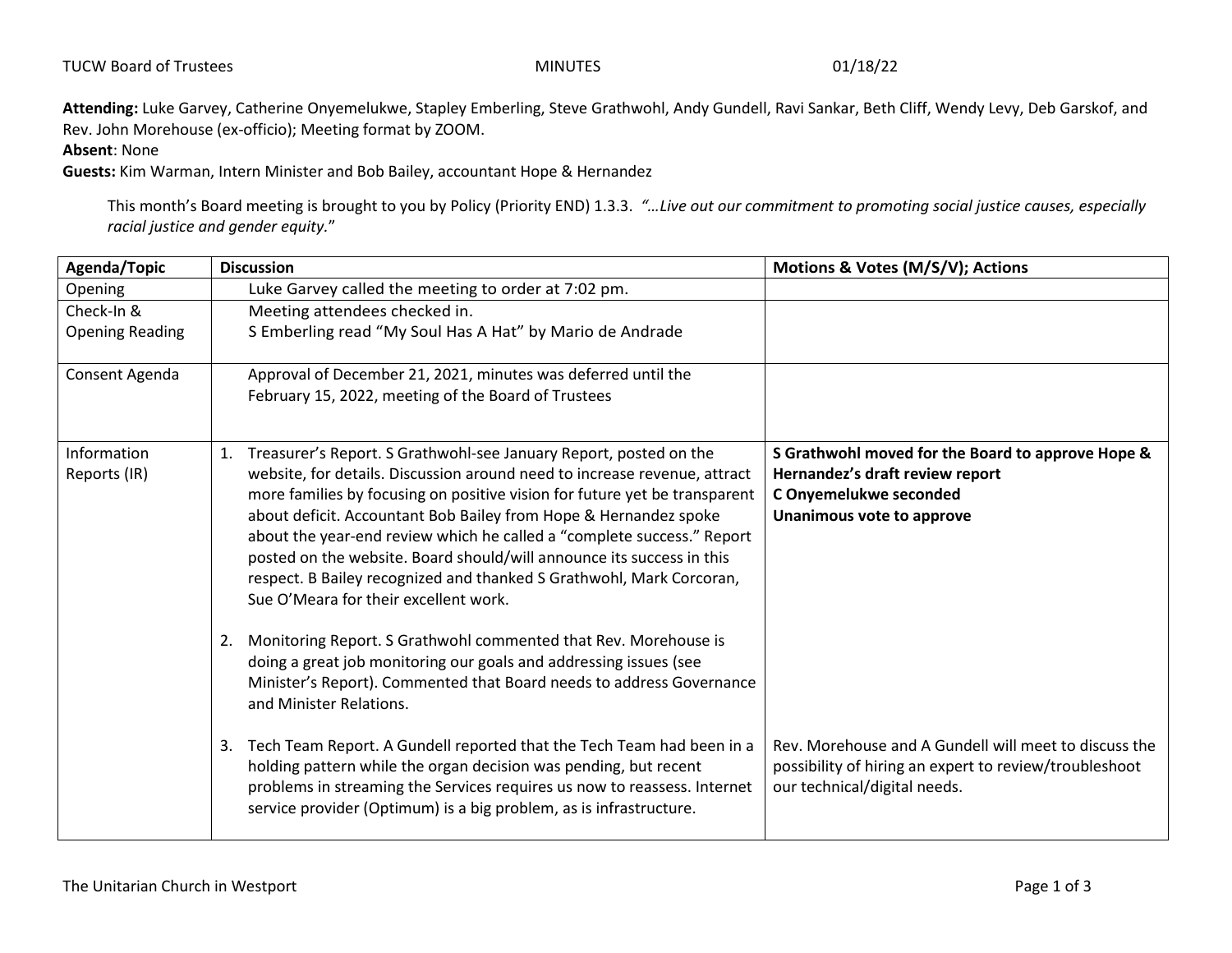| <b>TUCW Board of Trustees</b> | <b>MINUTES</b>                                                                | 01/18/22                                              |
|-------------------------------|-------------------------------------------------------------------------------|-------------------------------------------------------|
|                               | Linkages Report. B Cliff reported she and Rev. Morehouse discussed<br>4.      |                                                       |
|                               | possibility of the Board having a role in the Offering ritual once per        |                                                       |
|                               | month; all on hold until Services return to in-person. This Board meeting     |                                                       |
|                               | was announced in Soundings, with an invitation to congregants to attend       |                                                       |
|                               | the meeting or to reach out to the Board with questions or comments.          |                                                       |
|                               |                                                                               |                                                       |
|                               | 5. Name-Change Report. B Cliff reported committee is on track. 8              |                                                       |
|                               | congregants have agreed to serve on committee or have been contacted          |                                                       |
|                               | and are considering. Group will come up with a process, not the name.         |                                                       |
|                               |                                                                               |                                                       |
|                               | 6. Interim BOT appointment to COM. S Emberling reported that Eileen           |                                                       |
|                               | O'Reilly has agreed to serve as interim member of the COM.                    |                                                       |
| Sr. Minister's                | Rev Morehouse reported on Priority END 1.3.3: See the Sr Minister's January   | S Grathwohl on behalf of Monitoring Committee, L      |
| Report                        | 2022 report on the website. Move from paid director to lay-led social justice | Garvey Board Chair and S Emberling Board Secretary    |
|                               | council will be a challenge. Board to review limitation policies. Rev.        | will meet to examine and possibly propose re-write of |
|                               | Morehouse believes impact/constrain his ability to act in certain             | identified Limitations, especially 3.9.7.             |
|                               | circumstances. Limitations to review are 3.2.1., 3.5.1, 3.8.1, 3.9.7.         |                                                       |
| Sr. Minister's                | Regarding organ, Rev. Morehouse reported not having received many             |                                                       |
| Update on                     | comments, some negative comments were posted on FB but people were            | S Emberling will confirm Congregational Meeting date  |
| Congregational                | primarily interested in discussion. Rev. Morehouse will encourage Organ       | reserved.                                             |
| Response to Organ             | Committee to move more quickly. Proposed Congregational meeting is for        |                                                       |
| Announcement                  | April 3, 2022.                                                                |                                                       |
| Generative                    | The discussion on "How do we define positive engagement" was deferred         |                                                       |
| Discussion                    | until next month, due to time constraints.                                    |                                                       |
| <b>Executive Session</b>      | Executive Session called, Board-only discussion.                              |                                                       |
| Check-Out and                 | Members reported out and clarified their individual assignments to be         | S Grathwohl will obtain Hope & Hernandez signature    |
| Assignments                   | handled before our next meeting.                                              | on Review and will start reformulating of next year's |
|                               |                                                                               | budget.                                               |
|                               |                                                                               |                                                       |
|                               |                                                                               | A Gundell will report on Tech assessment.             |
|                               |                                                                               |                                                       |
|                               |                                                                               | Rev. Morehouse will encourage organ committee to      |
|                               |                                                                               | speed process; will also contact organ manufacturer   |
|                               |                                                                               | regarding proposed price increase dependent on        |
|                               |                                                                               | timing.                                               |
|                               |                                                                               |                                                       |